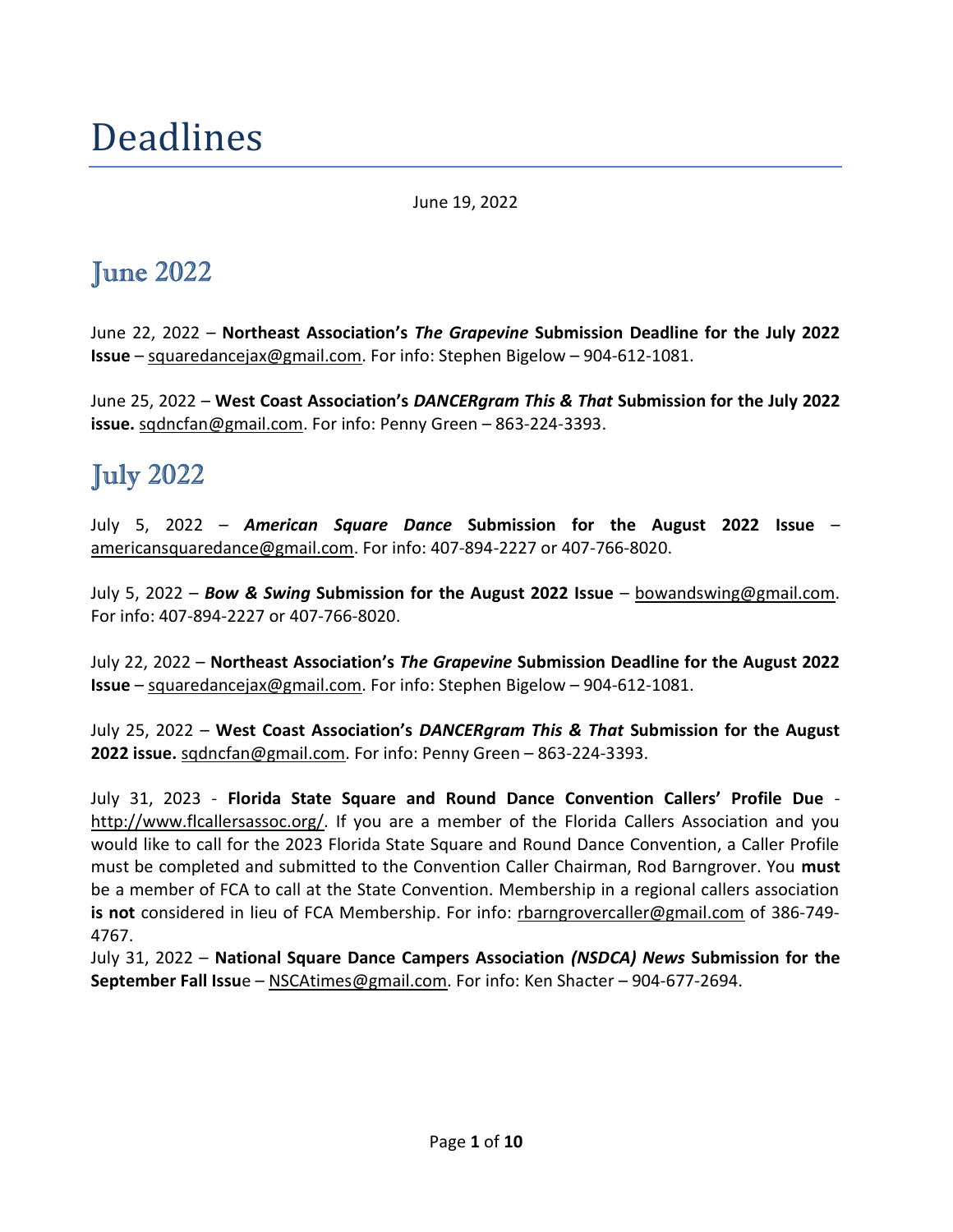## August 2022

August 1, 2022<sup>1</sup> – Florida Square and Round Dance Convention Caller Profiles Due – You must be a member of the Florida Callers Association go call at the annual square and round dance convention. The Profile form will be posted at http://www.flcallersassoc.org/ in sufficient time for you to complete and submit the form. If you do not belong to the FCA would like to join, go to chromeextension://efaidnbmnnnibpcajpcglclefindmkaj/viewer.html?pdfurl=http%3A%2F%2Fwww .flcallersassoc.org%2F\_docs%2FOther\_Docs%2FApplicationforMembershipRev.pdf&clen=92908&c hunk=true and download the application form. Mail the completed and signed application form and application fee to Sam Dunn, 111 Pinetree Lane, Sebring, Florida 33872.

August 5, 2022 – American Square Dance Submission for the September 2022 Issue – americansquaredance@gmail.com. For info: 407-894-2227 or 407-766-8020.

August 5, 2022 – Bow & Swing Submission for the September 2022 Issue – bowandswing@gmail.com. For info: 407-894-2227 or 407-766-8020.

August 22, 2022 - Northeast Association's The Grapevine Submission Deadline for the September 2022 Issue – squaredancejax@gmail.com. For info: Stephen Bigelow – 904-612-1081.

August 25, 2022 – West Coast Association's DANCERgram This & That Submission for the September 2022 issue. sgdncfan@gmail.com. For info: Penny Green - 863-224-3393.

## September 2022

September 1, 2022 - Central Association's Keepin' Posted Submission for the 4<sup>th</sup> Quarter 2022 Issue. apicheco@att.net. For info: Ailene Picheco at 321-652-0680.

September 5, 2022 – American Square Dance Submission for the October 2022 Issue – americansquaredance@gmail.com. For info: 407-894-2227 or 407-766-8020.

September 5, 2022 – Bow & Swing Submission for the October 2022 Issue – bowandswing@gmail.com. For info: 407-894-2227 or 407-766-8020.

September 15, 2022 – Northwest Association *Panhandle Press* Submission for the  $4<sup>th</sup>$  Quarter 2022 Issue. barbaramcdonald310@gmail.com. For info: Barbara McDonald at 850-240-1637.

September 25, 2022 – West Coast Association's DANCERgram This & That Submission for the October 2022 issue. sqdncfan@gmail.com. For info: Penny Green – 863-224-3393.

 $<sup>1</sup>$  subject to change; based on the date of the Florida State Square & Round Dance Convention.</sup>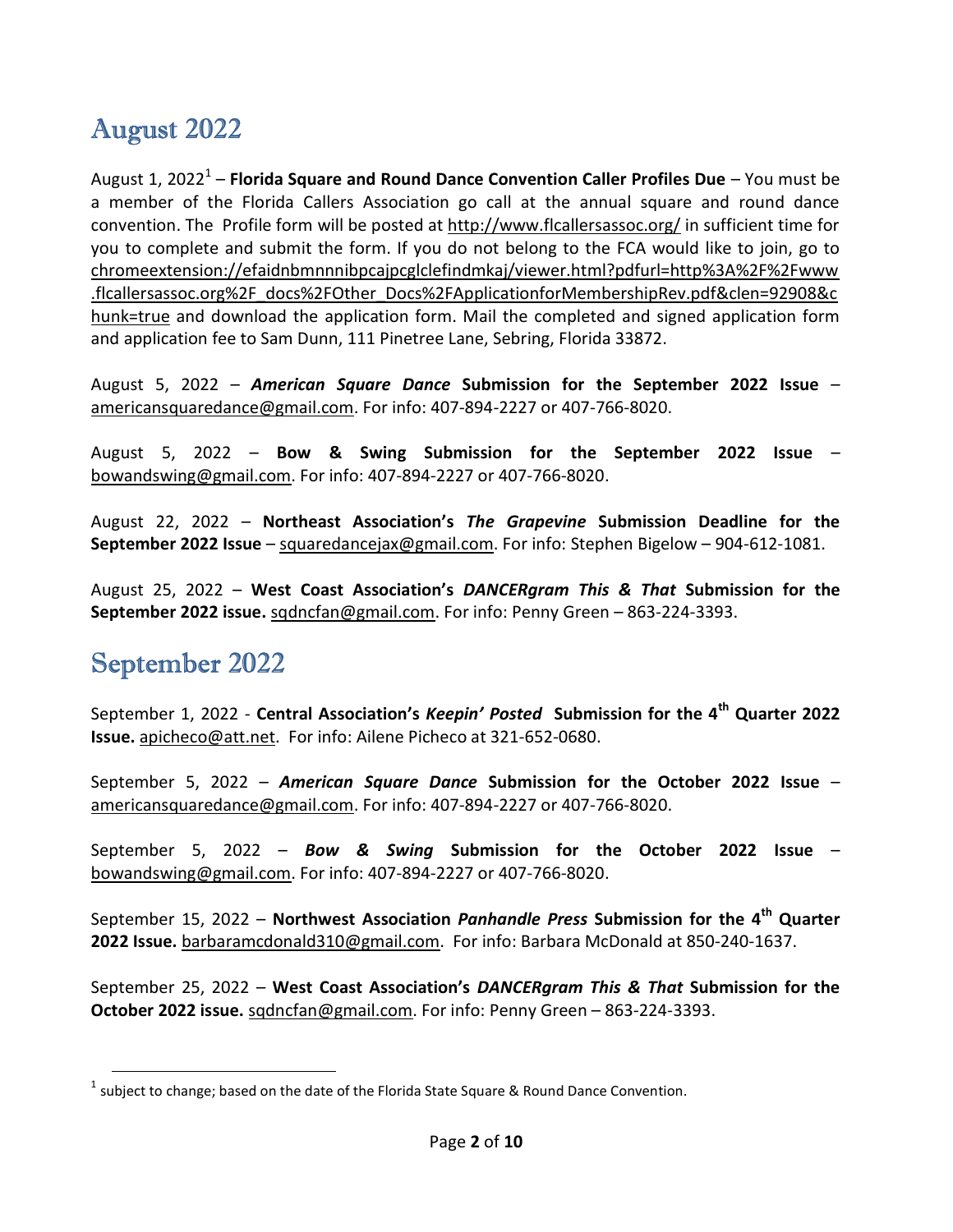## October 2022

October 5, 2022 - American Square Dance Submission for the November 2022 Issue americansquaredance@gmail.com. For info: 407-894-2227 or 407-766-8020.

October 5, 2022 – Bow & Swing Submission for the November 2022 Issue – bowandswing@gmail.com. For info: 407-894-2227 or 407-766-8020.

October 15, 2022<sup>2</sup> - Deadline to Submit Extra Mile Award Nominations. For those callers and cuers that go that Extra Mile without personal gain in giving freely of their time and talents to the square dance community. Please go to http://floridasquaredance.com/documents/ExtraMileAwards/Extra%20Mile%20Nomination%2 0Form.pdf for instructions and nomination form. For info: Terry Wetherby – twetherby6@comcast.net.

October 20, 2022 - Deadline to Submit Nominations for the West Coast Association Distinguished Service Award. This award is to recognize a member(s) of the West Coast Square & Round Dancers' Association (WCSRDA) who has given service to the WCSRDA above and beyond the average dancer. Resumé shall include (1) number of years dancing, (2) number of years member of WCSRDA, (3) club membership, and (4) offices held or holding at all levels. List the special contributions which you believe qualify the nominee for the award. For info: Mary Dow 863-494-6062 (C) - mdow@embarqmail.com.

October 22, 2022 – Northeast Association's The Grapevine Submission Deadline for the November 2022 Issue – squaredancejax@gmail.com. For info: Stephen Bigelow – 904-612-1081.

October 25, 2022 – West Coast Association's DANCERgram This & That Submission for the November 2022 issue. sqdncfan@gmail.com. For info: Penny Green – 863-224-3393.

October 31, 2022 – National Square Dance Campers Association (NSDCA) News Submission for the December/Winter Issue - NSCAtimes@gmail.com. For info: Ken Shacter - 904-677-2694.

# November 2022

September 1, 2022<sup>3</sup> - Deadline to Submit Hall of Fame Nominations. Award to honor dancers, callers, cuers, publishers, teachers, organizers, promoters, and/or vendors for their contributions made to the dance activity statewide. Some have qualified in two categories. Please go to

 $^{2}$  subject to change; based on the date of the Florida State Square & Round Dance Convention.

 $3$ subject to change; based on the date of the Florida State Square & Round Dance Convention.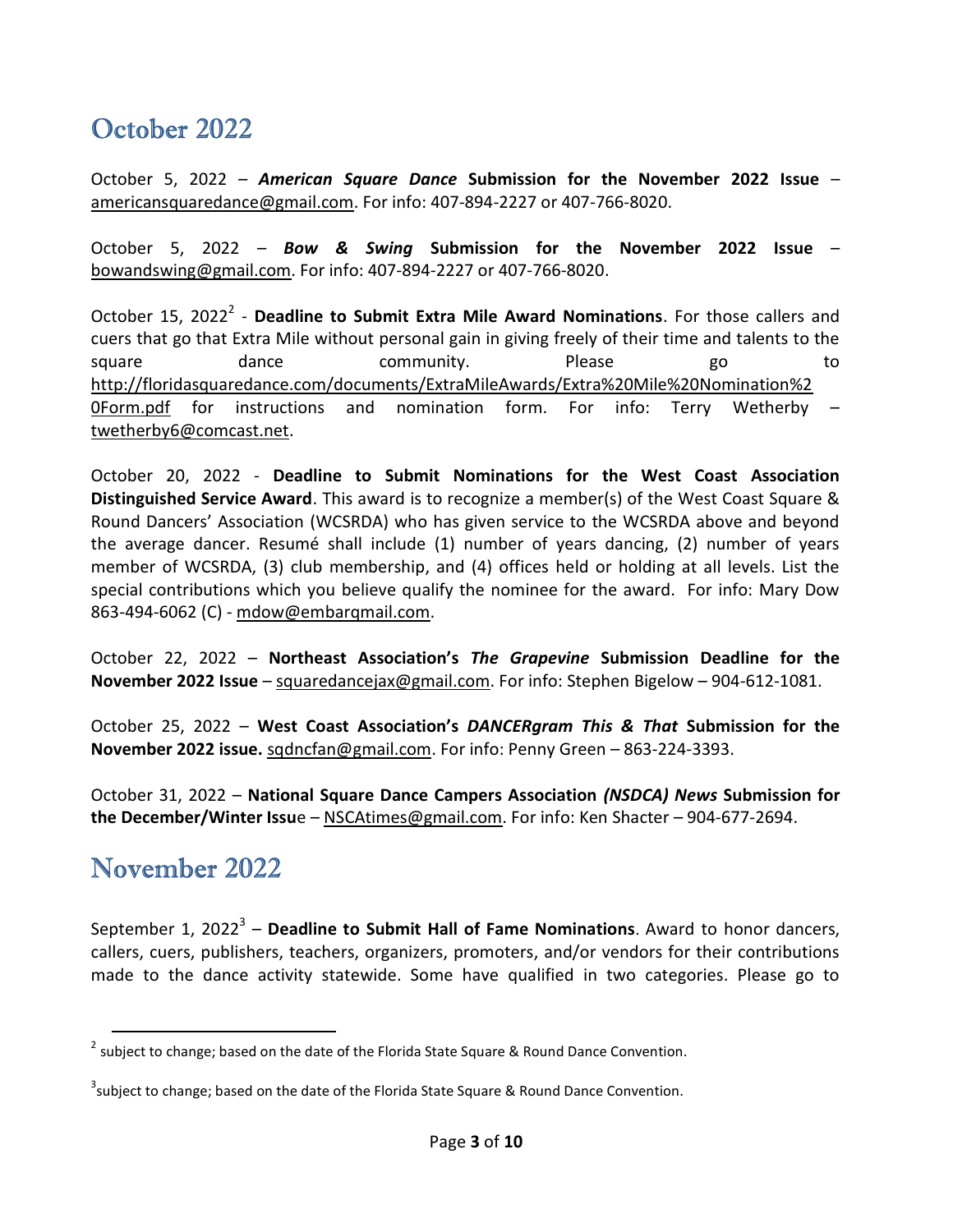http://floridasquaredance.com/halloffame/index.php for instructions and nomination form. For info: Chairman Ailene Picheco, 321-652-0680 or apicheco@att.net.

November 5, 2022 – American Square Dance Submission for the December 2022 Issue – americansquaredance@gmail.com. For info: 407-894-2227 or 407-766-8020.

November 5, 2022 – Bow & Swing Submission for the December 2022 Issue – bowandswing@gmail.com. For info: 407-894-2227 or 407-766-8020.

## December 2022

December 5, 2022 - American Square Dance Submission for the January 2023 Issue americansquaredance@gmail.com. For info: 407-894-2227 or 407-766-8020.

December 5, 2022 – Bow & Swing Submission for the January 2023 Issue – bowandswing@gmail.com. For info: 407-894-2227 or 407-766-8020.

December 22, 2022 – Northeast Association's The Grapevine Submission Deadline for the January 2023 Issue – squaredancejax@gmail.com. For info: Stephen Bigelow – 904-612-1081.

December 25, 2022 – West Coast Association's DANCERgram This & That Submission for the January 2022 issue. sgdncfan@gmail.com. For info: Penny Green - 863-224-3393.

December 31, 2022<sup>4</sup> - Round Dance Council of Florida Deadline to Submit Florida State Round and Square Dance Notice of Participation. For questions, contact the RDCF president. http://floridasquaredance.com/rdc/index.html.

#### January 2023

 $\overline{a}$ 

As Needed - West Coast Association's DANCERgram Directory Submissions.sqdncfan@gmail.com. For info: Penny Green – 863-224-3393.

As Needed - West Coast Association's DANCERgram Joys, Concerns, & Sympathies Submissions.sqdncfan@gmail.com. For info: Penny Green – 863-224-3393.

Every Friday – West Coast Association's DANCERgram Planner Submission for the upcoming week. sqdncfan@gmail.com. For info: Penny Green – 863-224-3393.

 $<sup>4</sup>$  subject to change; based on the date of the Florida State Square & Round Dance Convention.</sup>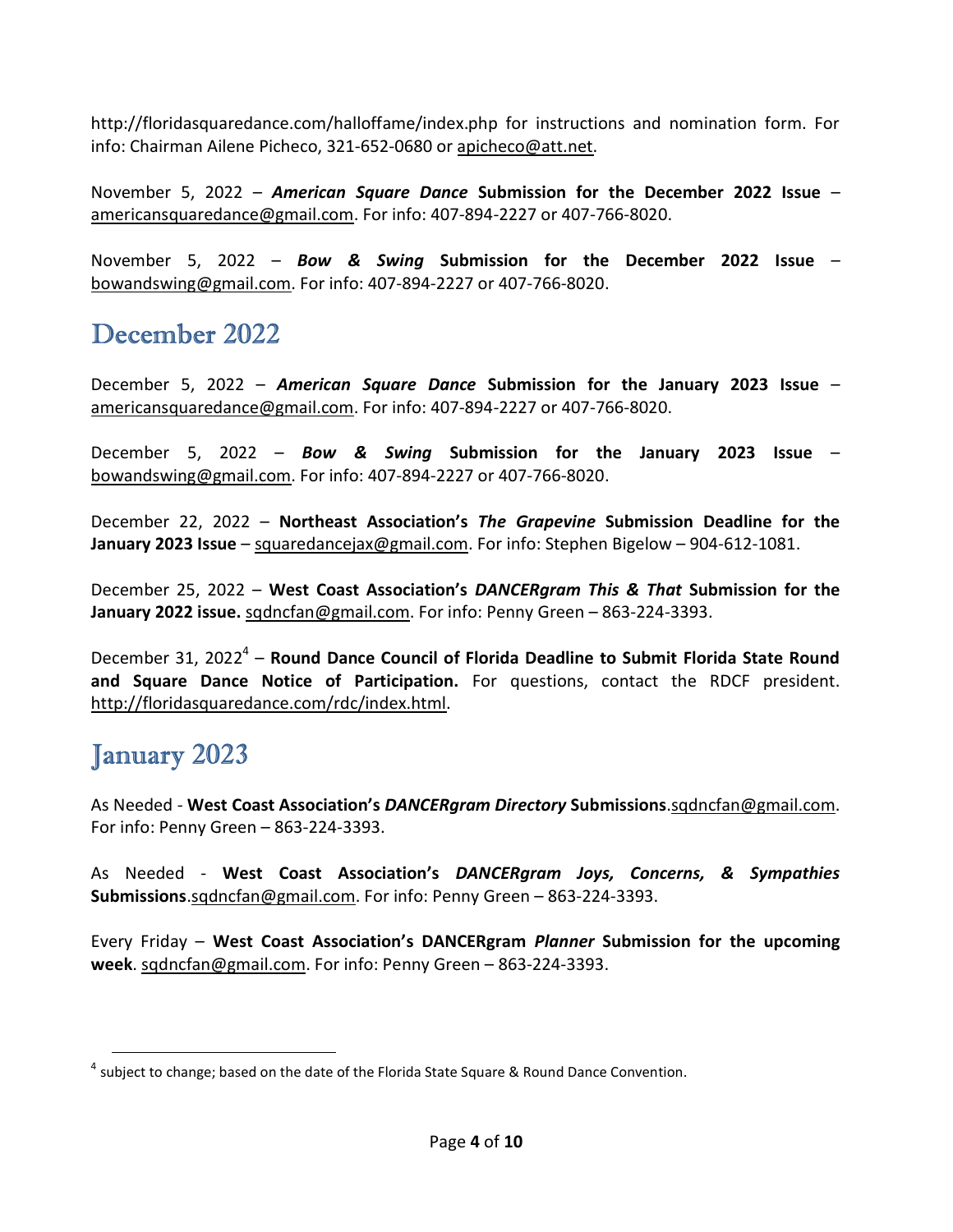January 15, 2023 – Deadline to Submit Extra Mile Award Nominations. For those callers and cuers that go that Extra Mile without personal gain in giving freely of their time and talents to the square dance community. Please go to http://floridasquaredance.com/documents/ExtraMileAwards/Extra%20Mile%20Nomination%20F orm.pdf for instructions and nomination form. For info: Ed Drexel – eddrexel@gmail.com or Terry Wetherby – twetherby6@comcast.net.

January 22, 2023 – Northeast Association's The Grapevine Submission Deadline for the February 2022 Issue – squaredancejax@gmail.com. For info: Stephen Bigelow – 904-612-1081.

January 25, 2023 – West Coast Association's DANCERgram This & That Submission for the February 2022 issue. sgdncfan@gmail.com. For info: Penny Green - 863-224-3393.

January 31, 2023 – National Square Dance Campers Association (NSDCA) News Submission for the March/Spring Issue – NSCAtimes@gmail.com. For info: Ken Shacter – 904-677-2694.

#### February 2023

February 5, 2023 – American Square Dance Submission for the March 2022 Issue – americansquaredance@gmail.com. For info: 407-894-2227 or 407-766-8020.

February 5, 2023 - Bow & Swing Submission for the March 2022 Issue bowandswing@gmail.com. For info: 407-894-2227 or 407-766-8020.

February 22, 2023 – Northeast Association's The Grapevine Submission Deadline for the March 2022 Issue – squaredancejax@gmail.com. For info: Stephen Bigelow – 904-612-1081.

February 25, 2023 - West Coast Association's DANCERgram This & That Submission for the March 2022 issue. sqdncfan@gmail.com. For info: Penny Green – 863-224-3393.

#### March 2023

March 1, 2023 – USDA News Submission for the 2<sup>nd</sup> Quarter of 2022. usdancenews@usda.org. For info: Larry Dunkle – 865-687-6664.

March 5, 2023 – American Square Dance Submission for the April 2022 Issue – americansquaredance@gmail.com. For info: 407-894-2227 or 407-766-8020.

March 5, 2023 – **Bow & Swing Submission for the April 2022 Issue** – bowandswing@gmail.com. For info: 407-894-2227 or 407-766-8020.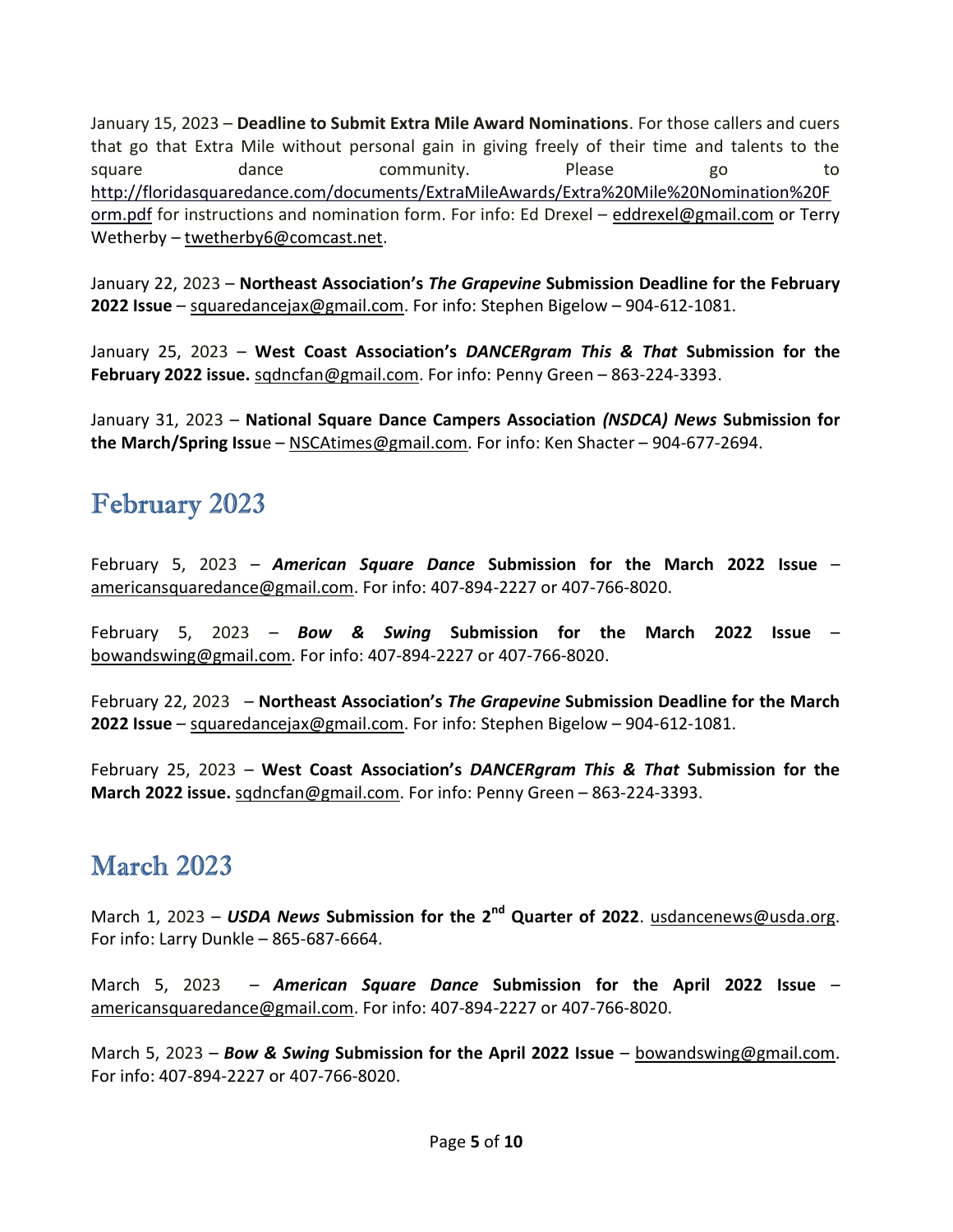March 15, 2023 – Northwest Association Panhandle Press Submission for the 2<sup>nd</sup> Quarter 2022 Issue. barbaramcdonald310@gmail.com. For info: Barbara McDonald at 850-240-1637.

March 25, 2023 – West Coast Association's DANCERgram This & That Submission for the April 2022 issue. sqdncfan@gmail.com. For info: Penny Green – 863-224-3393.

# April 2023

April 1, 2023 - Suncoast Callers & Cuers Association Dues are Due - This is a Western Square Dance Calling Association located on the west coast of Florida. If you are a Square Dance Caller, Round Dance Cuer, Contra Leader, or Line Dance Leader, you should consider membership in this association. The benefits of being a member include more dancers at your dances; the exchange of ideas with other callers, cuers, and leaders; networking with dance movers and shakers in the area; when you perform at sponsored dances, it will be an opportunity to show your skills to the dancers, some who book callers, cuers, and leaders; free annual educational clinics offered by the SCCA; improve attendance at your dances, by knowing schedules of others; dance leader training school tuition assistance; and mentoring opportunities. To join, go to sccafl.com/forms and download the application. Complete the application and have it signed by two (2) sponsors. Mail the completed and signed application and the \$25 application fee to Ted Hughes, 3434 46<sup>th</sup> Street N., St. Petersburg, Florida 33713. For questions: 727-641-0408.

April 5, 2023 – American Square Dance Submission for the May 2022 Issue – americansquaredance@gmail.com. For info: 407-894-2227 or 407-766-8020.

April 5, 2023 – **Bow & Swing Submission for the May 2022 Issue** – bowandswing@gmail.com. For info: 407-894-2227 or 407-766-8020.

April 22, 2023 - Northeast Association's The Grapevine Submission Deadline for the May 2022 Issue – squaredancejax@gmail.com. For info: Stephen Bigelow – 904-612-1081.

April 25, 2023 – West Coast Association's DANCERgram This & That Submission for the MY 2022 issue. sqdncfan@gmail.com. For info: Penny Green – 863-224-3393.

April 30, 2023 – National Square Dance Campers Association (NSDCA) News Submission for the June/Summer Issue – NSCAtimes@gmail.com. For info: Ken Shacter – 904-677-2694.

#### May 2023

May 5, 2023 - American Square Dance Submission for the June 2022 Issue  $$ americansquaredance@gmail.com. For info: 407-894-2227 or 407-766-8020.

May 5, 2023 – Bow & Swing Submission for the January 2022 Issue – bowandswing@gmail.com. For info: 407-894-2227 or 407-766-8020.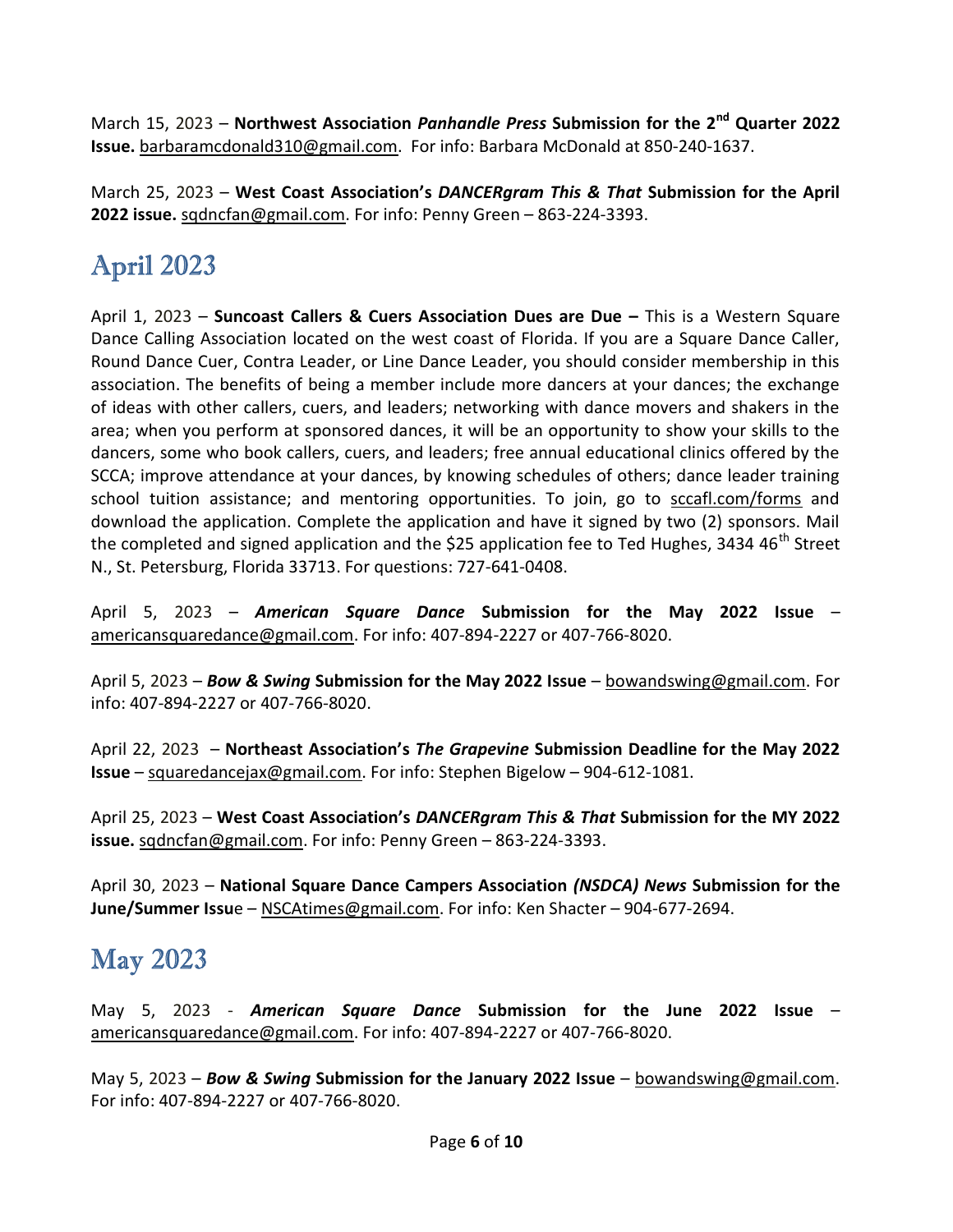May 5, 2023 – West Coast Association's DANCERgram This & That Submission for the June 2022 issue. sqdncfan@gmail.com. For info: Penny Green – 863-224-3393.

# June 2023

June 1, 2023 – USDA News Submission for the 3<sup>rd</sup> Quarter of 2022. usdanews@usda.org. For info: Larry Dunkle – 865-687-6664.

June 1, 2023 - Central Association's Keepin' Posted Submission for the 3<sup>rd</sup> Quarter 2022 Issue. apicheco@att.net. For info: Ailene Picheco at 321-652-0680.

June 5, 2023 – American Square Dance Submission for the July 2022 Issue – americansquaredance@gmail.com. For info: 407-894-2227 or 407-766-8020.

June 5, 2023 - Bow & Swing Submission for the July 2022 Issue - bowandswing@gmail.com. For info: 407-894-2227 or 407-766-8020.

June 15, 2023 - Northwest Association Panhandle Press Submission for the 3<sup>rd</sup> Quarter 2022 Issue. barbaramcdonald310@gmail.com. For info: Barbara McDonald at 850-240-1637.

June 22, 2023 – Northeast Association's The Grapevine Submission Deadline for the July 2022 Issue – squaredancejax@gmail.com. For info: Stephen Bigelow – 904-612-1081.

June 25, 2023 – West Coast Association's DANCERgram This & That Submission for the July 2022 issue. sqdncfan@gmail.com. For info: Penny Green – 863-224-3393.

# July 2023

July 5, 2023 - American Square Dance Submission for the August 2022 Issue americansquaredance@gmail.com. For info: 407-894-2227 or 407-766-8020.

July 5, 2023 – Bow & Swing Submission for the August 2022 Issue – bowandswing@gmail.com. For info: 407-894-2227 or 407-766-8020.

July 22, 2023 - Northeast Association's The Grapevine Submission Deadline for the August 2022 Issue – squaredancejax@gmail.com. For info: Stephen Bigelow – 904-612-1081.

July 25, 2023 – West Coast Association's DANCERgram This & That Submission for the August 2022 issue. sqdncfan@gmail.com. For info: Penny Green – 863-224-3393.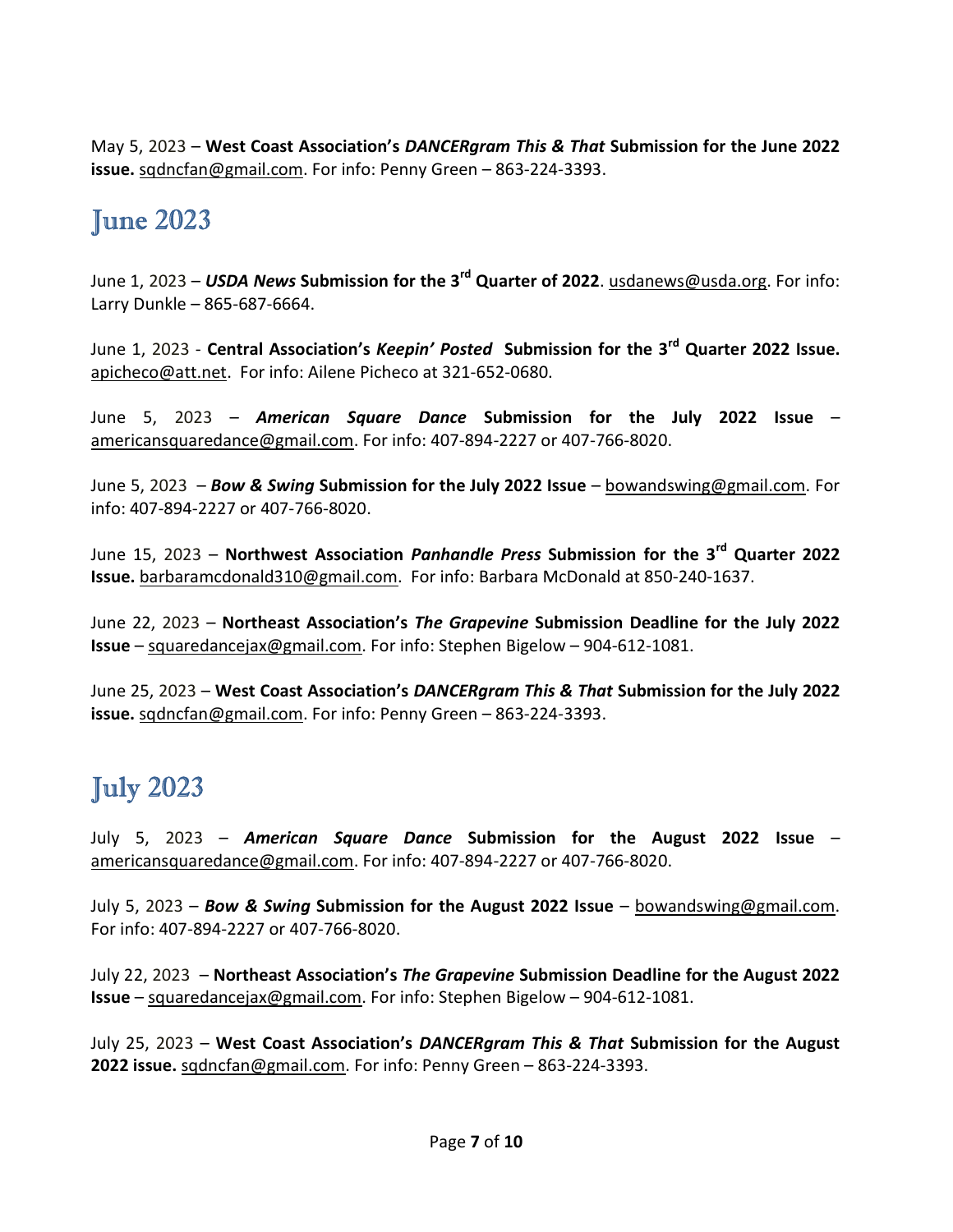July 31, 2023 – National Square Dance Campers Association (NSDCA) News Submission for the September Fall Issue – NSCAtimes@gmail.com. For info: Ken Shacter – 904-677-2694.

# August 2023

August 1, 2023<sup>5</sup> – Florida Square and Round Dance Convention Caller Profiles Due – You must be a member of the Florida Callers Association go call at the annual square and round dance convention. The Profile form will be posted at http://www.flcallersassoc.org/ in sufficient time for you to complete and submit the form. If you do not belong to the FCA would like to join, go to chromeextension://efaidnbmnnnibpcajpcglclefindmkaj/viewer.html?pdfurl=http%3A%2F%2Fwww .flcallersassoc.org%2F\_docs%2FOther\_Docs%2FApplicationforMembershipRev.pdf&clen=92908&c hunk=true and download the application form. Mail the completed and signed application form and application fee to Sam Dunn, 111 Pinetree Lane, Sebring, Florida 33872.

August 5, 2023 – American Square Dance Submission for the September 2022 Issue – americansquaredance@gmail.com. For info: 407-894-2227 or 407-766-8020.

August 5, 2023 - Bow & Swing Submission for the September 2022 Issue – bowandswing@gmail.com. For info: 407-894-2227 or 407-766-8020.

August 22, 2023 - Northeast Association's The Grapevine Submission Deadline for the September 2022 Issue – squaredancejax@gmail.com. For info: Stephen Bigelow – 904-612-1081.

August 25, 2023 - West Coast Association's DANCERgram This & That Submission for the September 2022 issue. sqdncfan@gmail.com. For info: Penny Green – 863-224-3393.

## September 2023

September 1, 2023 - Central Association's Keepin' Posted Submission for the 4<sup>th</sup> Quarter 2022 Issue. apicheco@att.net. For info: Ailene Picheco at 321-652-0680.

September 5, 2023 – American Square Dance Submission for the October 2022 Issue – americansquaredance@gmail.com. For info: 407-894-2227 or 407-766-8020.

September 5, 2023 - Bow & Swing Submission for the October 2022 Issue bowandswing@gmail.com. For info: 407-894-2227 or 407-766-8020.

September 15, 2023 – Northwest Association *Panhandle Press* Submission for the  $4<sup>th</sup>$  Quarter 2022 Issue. barbaramcdonald310@gmail.com. For info: Barbara McDonald at 850-240-1637.

<sup>&</sup>lt;sup>5</sup> subject to change; based on the date of the Florida State Square & Round Dance Convention.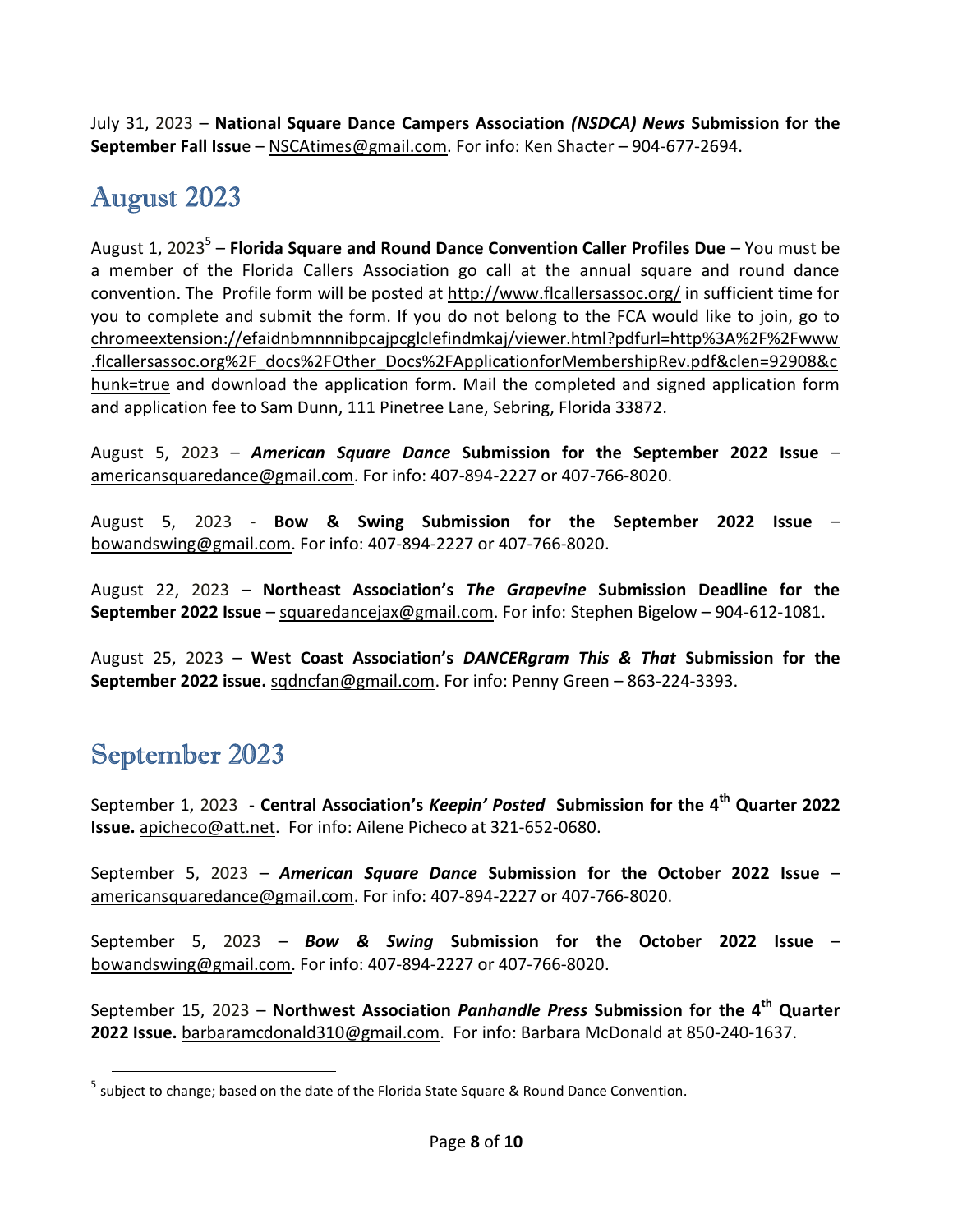September 25, 2023 – West Coast Association's DANCERgram This & That Submission for the October 2022 issue. sqdncfan@gmail.com. For info: Penny Green – 863-224-3393.

#### October 2023

October 5, 2023 - American Square Dance Submission for the November 2022 Issue americansquaredance@gmail.com. For info: 407-894-2227 or 407-766-8020.

October 5, 2023 – Bow & Swing Submission for the November 2022 Issue – bowandswing@gmail.com. For info: 407-894-2227 or 407-766-8020.

October 20, 2023 - Deadline to Submit Nominations for the West Coast Association Distinguished Service Award. This award is to recognize a member(s) of the West Coast Square & Round Dancers' Association (WCSRDA) who has given service to the WCSRDA above and beyond the average dancer. Resumé shall include (1) number of years dancing, (2) number of years member of WCSRDA, (3) club membership, and (4) offices held or holding at all levels. List the special contributions which you believe qualify the nominee for the award. For info: Mary Dow 863-494-6062 (C) - mdow@embarqmail.com.

October 22, 2023 – Northeast Association's The Grapevine Submission Deadline for the November 2022 Issue – squaredancejax@gmail.com. For info: Stephen Bigelow – 904-612-1081.

October 25, 2023 - West Coast Association's DANCERgram This & That Submission for the November 2022 issue. sqdncfan@gmail.com. For info: Penny Green – 863-224-3393.

October 31, 2023 – National Square Dance Campers Association (NSDCA) News Submission for the December/Winter Issue – NSCAtimes@gmail.com. For info: Ken Shacter – 904-677-2694.

#### November 2023

November 1, 2023<sup>6</sup> - Deadline to Submit Hall of Fame Nominations. Award to honor dancers, callers, cuers, publishers, teachers, organizers, promoters, and/or vendors for their contributions made to the dance activity statewide. Some have qualified in two categories. Please go to http://floridasquaredance.com/halloffame/index.php for instructions and nomination form. For info: Chairman Ailene Picheco, 321-652-0680 or apicheco@att.net.

November 5, 2023 – American Square Dance Submission for the December 2022 Issue – americansquaredance@gmail.com. For info: 407-894-2227 or 407-766-8020.

<sup>&</sup>lt;sup>6</sup>subject to change; based on the date of the Florida State Square & Round Dance Convention.